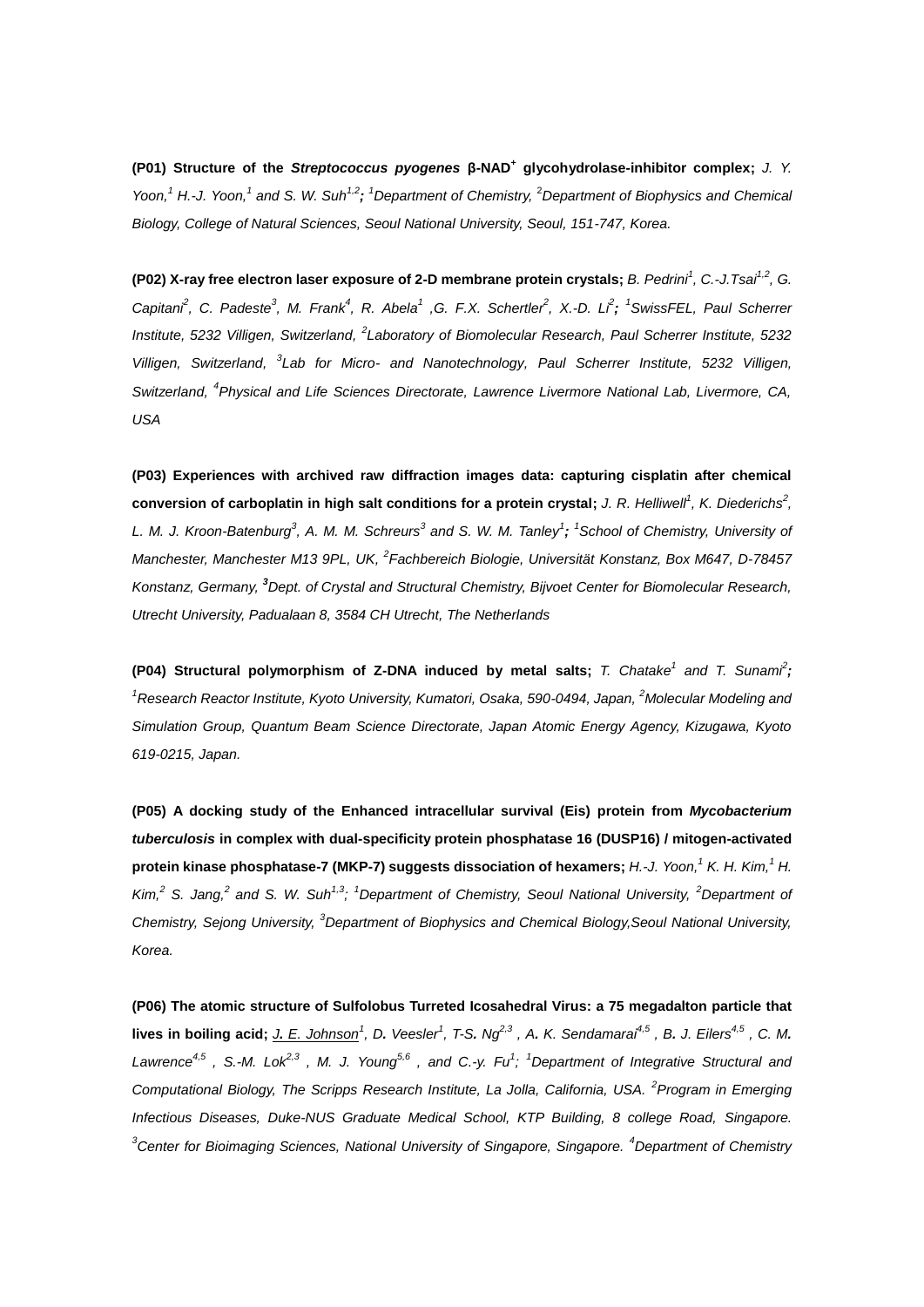*and Biochemistry, Montana State University, Bozeman, Montana, USA. <sup>5</sup> Thermal Biology Institute, Montana State University, Bozeman, Montana, USA. <sup>6</sup>Department of Plant Sciences and Plant Pathology, Montana State University, Bozeman, Montana, USA.*

**(P07) X-ray structure determination and deuteration of Nattokinase;** *Y. Yanagisawa<sup>1</sup> , T. Chatake<sup>2</sup> , Y. Morimoto*<sup>2</sup>, A. Katagiri<sup>1</sup>, R. Kazama<sup>1</sup>, T. Adachi<sup>1</sup>, H. Sumi<sup>3</sup>; <sup>1</sup> Department of Pharmacy, Chiba Institute of *Science, 3 Shiomi-cho, Choshi, Chiba, 288-0025, Japan, <sup>2</sup>Research Reactor Institute, Kyoto University, Kumatori, Osaka, 590-0494, Japan, <sup>3</sup>Department of Life Science, Kurashiki University of Science and the Arts, 2640 Nishinoura, Tsurajima-cho, Kurashiki, Okayama, 712-8505, Japan.*

**(P08) Development of specific inhibitors of African trypanosomes glycerol kinase for**  anti-trypanosomal drug design; E. O. Balogun<sup>1</sup>, D. K. Inaoka<sup>2</sup>, T. Shiba<sup>1</sup>, Y. Kido<sup>2</sup>, T. Nara<sup>3</sup>, T. Aoki<sup>3</sup>, T. Honma<sup>4</sup>, A. Tanaka<sup>4</sup>, M. Inoue<sup>5</sup>, S. Matsuoka<sup>5</sup>, P. A.M. Michels<sup>6</sup>, K. Kita<sup>2</sup>, S. Harada<sup>1</sup>;<sup>1</sup>Grad. Sch. of Sci. *and Tech., Kyoto Inst. of Tech; <sup>2</sup>Grad. Sch. of Med., The Univ. of Tokyo; <sup>3</sup> Juntendo Univ. Sch. of Med. 4 System and Struct. Biol. Center, RIKEN; <sup>5</sup>Grad. Sch. of Pharm. Sci., The Univ. of Tokyo; <sup>6</sup>Univ. catholique de Louvain, Belgium.* 

**(P09) Structure of a membrane-bound stomatin-specific protease in complex with a substrate**  peptide; H. Yokoyama<sup>1</sup>, N. Takizawa<sup>1</sup>, D. Kobayashi<sup>1</sup>, I. Matsur<sup>2</sup>, and S. Fujii<sup>1</sup>; <sup>1</sup>School of Pharmaceutical Sciences, University of Shizuoka, 52-1 Yada, Suruga-ku, Shizuoka 422-8526, Japan, <sup>2</sup> Biomedical *Research Institute, National Institute of Advanced Industrial Science and Technology (AIST), 1-1 Higashi, Tsukuba, Ibaraki 305-8566, Japan.*

**(P10) Application of iota-toxin and actin complex crystal as the ADP-ribosylation reaction chamber;**  *T. Tsurumura and H.Tsuge***;** *Faculty of Life Sciences, Kyoto Sangyo University, Kamigamo-Motoyama, Kyoto 603-8555, Japan*

**(P11) High-pressure-induced water penetration into dihydrofolate reductase from** *Escherichia coli*; *H.* Yamada<sup>1</sup>, T. Nagae<sup>1</sup>, and N. Watanabe.<sup>2, 1</sup>; <sup>1</sup>Graduation School of Engineering, <sup>2</sup>Venture Business *Laboratory, <sup>3</sup> Synchrotron radiation Research center, Nagoya University, Furo-cho, Chikusa-ku, Nagoya 464-8603 Japan.*

**(P12) Cryo-scanning electron microscopy for cross-sectioned biological specimens;** *Y. Nishino1, 3, Y. Ito2, 3, and A. Miyazawa1, 3; <sup>1</sup>Graduate School of Life Science, University of Hyogo, 3-2-1, Koto, Kamigori-cho, Ako-gun, Hyogo 678-1297, Japan, <sup>2</sup> Leica Microsystems, Shirokane Takanawa Station Building 6F, 1-27-6 Shirokane, Minato-ku, Tokyo 108-0072, Japan, <sup>3</sup>RIKEN SPring-8 center, 1-1-1 Kouto, Sayo, Hyogo 679-5148, Japan*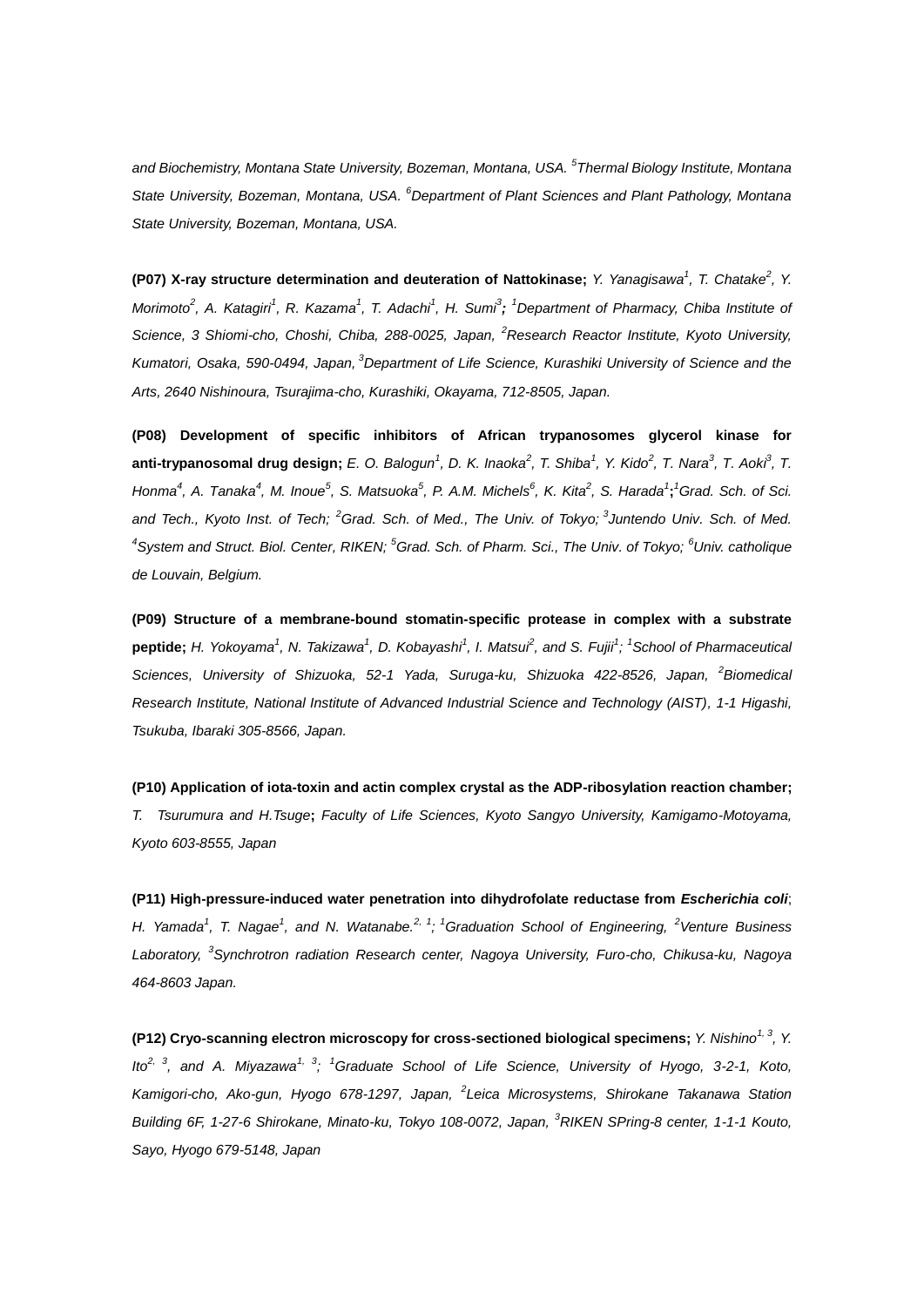**(P13) Crystal structure of a MAPKAP-K2 inhibitor TEI-I01800 bound to human Cyclin-dependent Kinase-2 (CDK2);** *A. Fujino, K. Fukushima, T. Kubota, T. Kosugi and M. T. Kamimura; Teijin Institute for Bio-medical Research, 4-3-2 Asahigaoka, Hino-shi, Tokyo 191-8512, Japan*

**(P14) Protein crystallization and observation of crystal growth in a magnetic field;** *A. Nakamura, J. Ohtsuka, and M. Tanokura; Department of Applied Biological Chemistry, Graduate School of Agricultural and Life Sciences, The University of Tokyo, 1-1-1 Yayoi, Bunkyo-ku, Tokyo 113-8657, Japan*

**(P15) Synchrotron radiation beamline for macromolecular assemblies operated by IPR (SPring-8 BL44XU);** E. Yamashita<sup>1</sup>, A. Higashiura<sup>1</sup>, M. Yoshimura<sup>2</sup>, M. Suzuki<sup>1</sup>, K. Hasegawa<sup>3</sup>, Y. Furukawa<sup>3</sup>, T. Ohata<sup>3</sup>, T. Kumasaka<sup>3</sup>, G. Ueno<sup>4</sup>, M. Yamamoto<sup>4</sup>, S. Yoshikawa<sup>5</sup>, T. Tsukihara<sup>1,5</sup>, and A. Nakagawa<sup>1</sup>; <sup>1</sup> Institute for Protein Research, Osaka University, 3-2 Yamadaoka, Suita, Osaka 565-0871, Japan, <sup>2</sup> Taiwan *NSRRC, Taiwan Beamline Office at SPring-8, 1-1-1 Kouto, Sayo-cho, Sayo-gun, Hyogo 679-5148, Japan,*  <sup>3</sup>JASRI/SPring-8, 1-1-1 Kouto, Sayo-cho, Sayo-gun, Hyogo 679-5198, Japan, <sup>4</sup>RIKEN/SPring-8, 1-1-1 *Kouto, Sayo-cho, Sayo-gun, Hyogo 679-5148, Japan, <sup>5</sup>Graduate School of Life Science, University of Hyogo, 3-2-1 Kouto, Kamigori-cho, Ako-gun, Hyogo 678-1297, Japan*

**(P16) The crystal structure of GH3 -glucosidase from** *Aspergillus aculeatus***;** *S. Fushinobu<sup>1</sup> , K.*  Suzuki<sup>1</sup>, J. Sumitani<sup>2</sup>, and T. Kawaguchi<sup>2</sup>; <sup>1</sup>Department of Biotechnology, The University of Tokyo, 1-1-1 *Yayoi, Bunkyo-ku, Tokyo 113-8657, Japan, <sup>2</sup>Graduate School of Life and Environmental Sciences, Osaka Prefecture University, 1-1 Gakuen-cho, Naka-ku, Sakai, Osaka 599-8531, Japan*

**(P17) Predicting the three-dimensional structure of actinin-4 mutants;** *N. Miura<sup>1</sup> , M. Banno<sup>2</sup> K. Honda<sup>1</sup> , A. Miyanaga<sup>1</sup> , T. Yamada<sup>1</sup> ; <sup>1</sup>National Cancer Center Research Institute, 5-1-1 Tsukiji, Chuo-ku, Tokyo 104-0045, Japan, <sup>2</sup>Mitsui Knowledge Industry, 2-7-14 Higashinakano, Nakano-ku, Tokyo 164-8555, Japan.*

**(P18) Open and closed structures of GalE-like L-Threonine dehydrogenase from** *Cupriavidus necator* **appeared from X-ray crystal structures and molecular dynamics simulation;**  S. Nakano<sup>1,2</sup>, S. Okazaki<sup>1,2</sup>, H. Tokiwa<sup>3</sup> and Y. Asano<sup>1,2</sup>; <sup>1</sup> Biotechnology Research Center and Department of Biotechnology, Toyama Prefectural University, 5180 Kurokawa, Imizu, Toyama 939-0398, Japan, <sup>2</sup>JST, *ERATO, Asano Active Enzyme Molecule Project, 5180 Kurokawa, Imizu, Toyama 939-0398, Japan, <sup>3</sup>Department of Chemistry, Rikkyo University, Nishi-ikebukuro, Toshimaku, Tokyo 171-8501, Japan.*

**(P19) Structural studies of hemoglobin from pisces species Shortfin mako shark (***Isurus oxyrinchus*) at 1.9Å resolution; P. Ramesh<sup>1,2</sup>, S.S. Sundaresan<sup>2</sup>, and M. N. Ponnuswamy<sup>2</sup>; <sup>1</sup> Laboratory of *Structural Biology, Department of Molecular Cell Biology, Samsung Biomedical Research Institute,*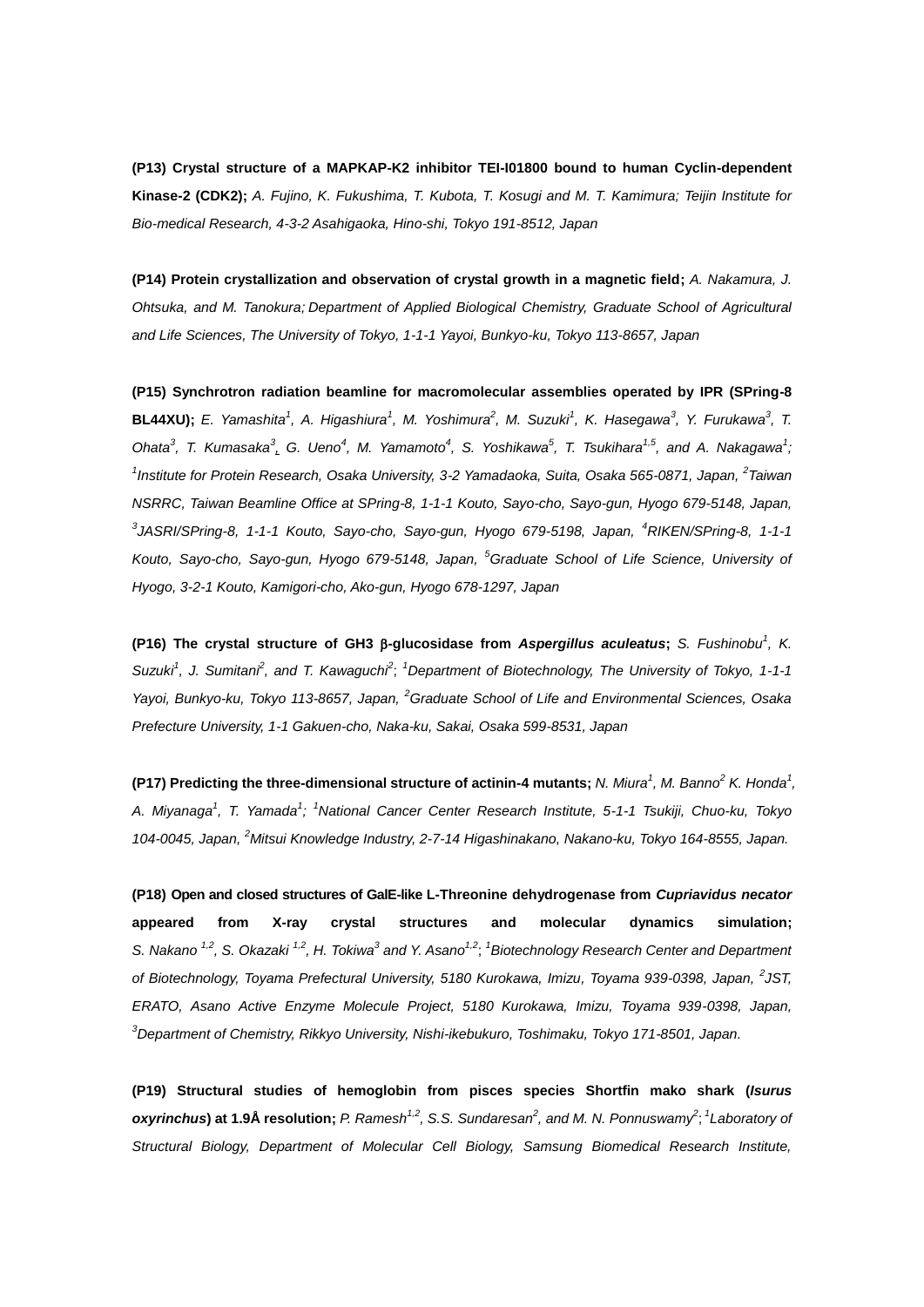*Sungkyunkwan University of School of Medicine, Suwon 440-746, Korea. <sup>2</sup>Centre of Advanced Study in Crystallography and Biophysics, University of Madras, Maraimalai Campus (Guindy), Chennai - 600 025.*

**(P20) Protein unfolding at an air-water interface investigated by a simultaneous multiple angle-wavelength dispersive x-ray reflectometer;** *Y. F. Yano<sup>1</sup>, E. Arakawa<sup>2</sup>, W. Voegeli<sup>3</sup>, and T. Matsushita<sup>3</sup> ; <sup>1</sup>Department of Physics, Kinki University, 3-4-1 Kowakae, Higashiosaka City,Osaka 577-8502,*  Japan,<sup>2</sup>Department of Physics, Tokyo Gakugei University, Koganei, Tokyo, Japan, <sup>3</sup>Photon Factory, *Institute of Materials Structure Science, KEK, Tsukuba,Ibaraki, Japan*

**(P21) Three dimensional structure base analysis of the wide range inhibitory activity of 1/2SLPI;** *K. Fukushima<sup>1</sup> , H. Matsuda<sup>2</sup> , M. Takimoto-Kamimura<sup>1</sup> ; 1 Teijin Institute for Bio-medical Research,4-3-2, Asahigaoka, Hino-shi, Tokyo 191-8512, Japan, <sup>2</sup>Material Analysis Research Laboratories, Teijin Limited, 4-3-2, Asahigaoka, Hino-shi, Tokyo 191-8512, Japan*

**(P22) Crystal structure of TM0056, a putative peptide binding protein from** *Themotoga maritime***;** *H.-J. Yoon,<sup>1</sup>S. W. Suh,1,2 H. J. Kim,<sup>3</sup>and H. H. Lee<sup>3</sup> ; <sup>1</sup>Department of Chemistry, Seoul National University, <sup>2</sup>Department of Biophysics and Chemical Biology, Seoul National University, <sup>3</sup>Department of Bio & Nano Chemistry, Kookmin University, Korea.*

**(P23) Hpy188I-DNA structures - snapshots of the GIY-YIG nuclease mediated catalysis**; *M. Sokolowska<sup>1</sup> , H. Czapinska<sup>1</sup> , and M. Bochtler1,2,3* ; *1 International Institute of Molecular and Cell Biology, Trojdena 4, 02-109 Warsaw, Poland, <sup>2</sup> Institute of Biochemistry and Biophysics PAS, Pawinskiego 5a,* 02-106 Warsaw, Poland, <sup>3</sup> Schools of Chemistry and Biosciences, Main Building, Cardiff University, Cardiff *CF10 3AT, UK.*

**(P24) High-resolution X-ray crystal structure of bovine H-protein using a high-pressure cryocooling**   $m$ ethod; A. Higashiura<sup>1</sup>, K. Ohta<sup>2</sup>, M. Masaki<sup>2</sup>, M. Sato<sup>2</sup>, K. Inaka<sup>3</sup>, H. Tanaka<sup>4</sup> and *A. Nakagawa<sup>1</sup> ; 1 Institute for Protein Research Osaka University, 3-2 Yamadaoka, Suita, Osaka 565-0871, Japan, <sup>2</sup> Japan Aerospace Exploration Agency, 2-1-1 Sengen, Tsukuba, Ibaraki 305-8505, <sup>3</sup>Maruwa Foods and Biosciences Inc., Nara 639-1123, Japan, <sup>4</sup>Confocal Science Inc., Tokyo 101-0032, Japan*

**(P25) Visualization of the nucleotidyl-transfer reaction process by human DNA polymerase ;** *T. Nakamura*<sup>1</sup>, Y. Zhao<sup>2,3</sup>, Y. Yamagata<sup>1</sup>, Y. J. Hua<sup>3</sup>, and W. Yang<sup>2</sup>; <sup>1</sup>Graduate School of Pharmaceutical *Sciences, Kumamoto University, 5-1 Oe-honmachi, Chuo-ku, Kumamoto, 862-0973, Japan, <sup>2</sup> Laboratory of Molecular Biology, National Institute of Diabetes and Digestive and Kidney Diseases, National*  Institutes of Health, Bethesda, Maryland, 20892, USA, <sup>3</sup>Institute of Nuclear-Agricultural Sciences, Zhejiang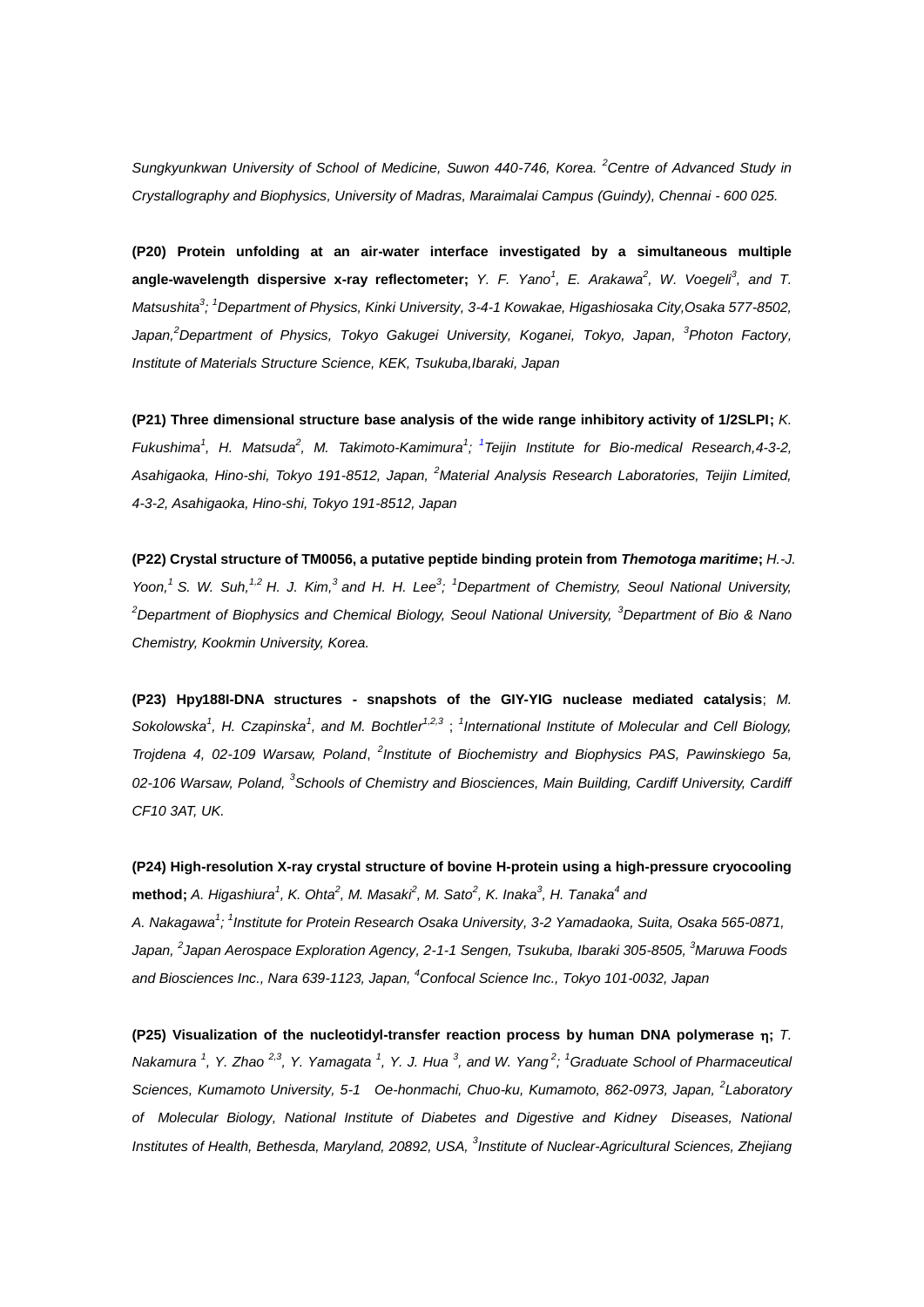## *University, Hangzhou, 310029, China.*

**(P26) Structural insights into RISC assembly facilitated by dsRNA-binding domains of human RNA helicase A (DHX9);** *Q. Fu and Y. A. Yua,***\*** *; Department of Biological Sciences and Centre for Bioimaging Sciences, National University of Singapore, 14 Science Drive 4, Singapore, 117543, Singapore*

**(P27) Structural basis for the cytidylyltransferase reaction catalyzed by yeast ECT;** *J. Ohtsuka,<sup>a</sup> R.* Fukuda,<sup>b</sup> S. Wang,<sup>a</sup> Y. Ono,<sup>b</sup> W. C. Lee,<sup>a</sup> K. Ito,<sup>a</sup> K. Nagata,<sup>a</sup> A. Ohta,<sup>b</sup> and M. Tanokura<sup>a</sup>; Deparments of *a Applied Biological Chemistry and <sup>b</sup> Biotechnology, Graduate Schrool of Agricultural and Life Sciences, The University of Tokyo, Bunkyo-ku, Tokyo 113-8657, Japan.*

**(P28) Crystal structure of human CK2α at 1.04 Å resolution;** *Takayoshi Kinoshita<sup>1</sup> , Tetsuko Nakaniwa<sup>12</sup> , Yusuke Sekiguchi<sup>1</sup> , Yuri Sogabe<sup>1</sup> , Atsushi Sakurai<sup>3</sup> , Shinya Nakamura<sup>3</sup> and Isao Nakanishi<sup>3</sup> ; <sup>1</sup>Graduate school of science, Osaka Prefecture University, 1-1 Gakuen-cho,Naka-ku, Sakai, Osaka 599-8570, Japan, <sup>2</sup>Graduate school of science, Osaka University, 1-1 Machikaneyama, Toyonaka, Osaka 560-0043, Japan, <sup>3</sup>Department of Pharmaceutical Sciences, Kinki University, 3-4-1 Kowakae, Higashi-osaka, Osaka 577-8502, Japan.*

**(P29) Crystal structures of branched-chain aminotransferase from** *Deinococcus radiodurans* **complexes with -ketoisocaproate and L-glutamate suggest the radiation-resistance of this enzyme for catalysis;** *C.-D. Chen1,2, P. Chuankhayan, Y.-C. Huang, Y.-C. Hsieh, H.-H. Guan, C.-J. Chen1,2,3,4; <sup>1</sup> Life Science Group, Scientific Research Division, National Synchrotron Radiation Research Center, Hsinchu, Taiwan, <sup>2</sup>Department of Physics, National Tsing Hua University, Hsinchu 30043, Taiwan, <sup>3</sup> Institute of Biotechnology; <sup>4</sup>University Center for Bioscience and Biotechnology, National Cheng Kung University, Tainan City 70101, Taiwan.*

**(P30) Insight into inflammation repression by enteropathogenic Escherichia coli from the structure of novel Zincin protease, NleC, as determined by X-ray crystallography and SAXS;** *M.M. Turco and M.C. Sousa; University of Colorado at Boulder, 296 UCB, Boulder, CO 80309, USA*

**(P31) Crystal structure of a complex of human Chymase with its benzimidazole derived inhibitor;** *Y. Matsumoto, S. Kakuda, M. Koizumi, T. Mizuno, Y. Muroga, T. Kawamura, and M. Takimoto-Kamimura; Teijin Institute for Bio-medical Research, 4-3-2, Asahigaoka, Hino-shi, Tokyo 191-8512, Japan*

**(P32) Improvement of Automated Protein Crystal Exchange System PAM for High-throughput Data Collection;** *M. Hiraki, Y. Yamada, L.M.G. Chavas, and N. Matsugaki; Structural Biology Research Center,*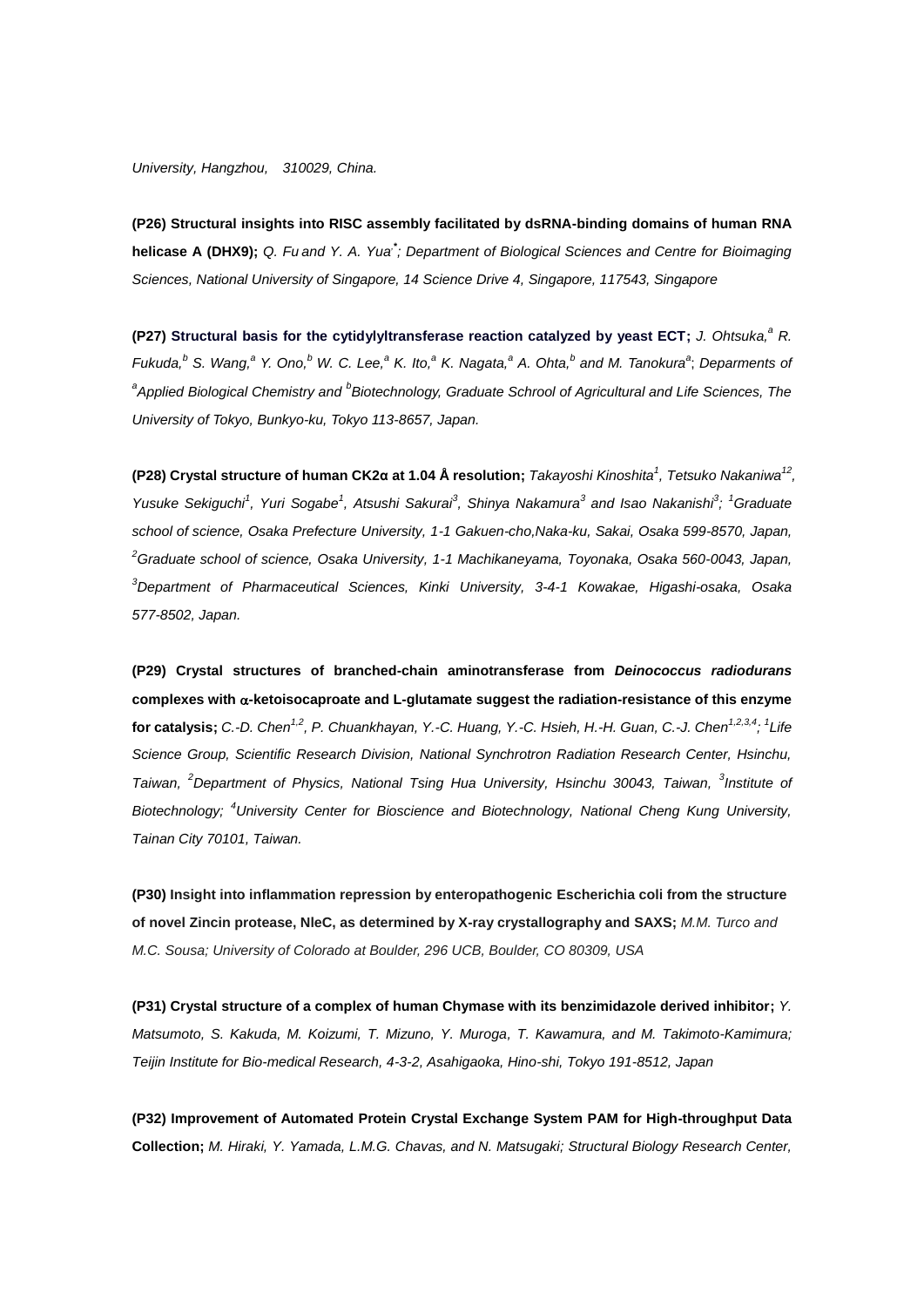*Photon Factory, Institute of Materials Structure Science, KEK, 1-1 Oho, Tsukuba, Ibaraki 305-0801, Japan*

**(P33) Development of on-line UV-Visible microspectrophotometer for the macromolecular**  crystallography beamline; N. Shimizu<sup>1,2</sup>, T. Shimizu<sup>3</sup>, S. Baba<sup>1</sup>, K. Hasegawa<sup>1</sup>, M. Yamamoto<sup>3</sup>, and *T.Kumasaka<sup>1</sup> ; 1 SPring-8/JASRI, 1-1-1 Koto, Sayo-cho, Sayo-gun, Hyogo 679-5198, Japan. <sup>2</sup> KEK-PF, 1-1 Oho, Tsukuba, Ibaraki 305-0801, Japan, <sup>3</sup>RIKEN SPring-8 Center, 1-1-1 Koto, Sayo-cho, Sayo-gun, Hyogo 679-5148,Japan.*

**(P34) Structure of the human muscle fatty acid-binding protein complexed with Hydrophobic**  ligands; M. Hirose<sup>1,2</sup>, S. Sugiyama<sup>1,2</sup>, H. Ishida<sup>1,3</sup>, D. Matsuoka<sup>1,2</sup>, T. Hara<sup>1,2</sup>, E. Mizohata<sup>3</sup>, T. Inoue<sup>3</sup>, S. *Matsuoka1,2, M. Murata1,2* ; *<sup>1</sup> JST, ERATO, Lipid Active Structure Project, 1-1 Machikaneyama-cho, Toyonaka, Osaka 560-0043, Japan, <sup>2</sup>Graduate School of Science, Osaka University, 1-1 Machikaneyama-cho, Toyonaka, Osaka 560-0043, Japan, <sup>3</sup> Division of Applied Chemistry, Graduate School of Engineering, Osaka University, 2-1 Yamadaoka, Suita, Osaka 565-0871, Japan*

**(P35) New versatile crystal mounts using hydrophilic polymer glue with humidity control and fine capillary developed at SPring-8;** T. Kumasaka, N. Mizuno, and S. Baba; *SPring-8/JASRI, 1-1-1 Koto, Sayo, Hyogo 679-5198, Japan.*

**(P36) Atomic resolution structure of copper-containing nitrite reductase provides insights into the nature common to type 2 copper-containing enzymes;** *1,2Y. Fukuda, <sup>3</sup> T. Tamada, <sup>4</sup>H. Takami, <sup>2</sup> T. Inoue and <sup>1</sup>M. Nojiri; <sup>1</sup>Graduate school of Science, Osaka University, 1-1 Machikaneyama, Toyonaka, Osaka, 560-0043, Japan, <sup>2</sup>Graduate School of Engineering, 2-1 Yamadaoka, Suita, 565-0871, Japan, <sup>3</sup>Molecular Biology Reseach Center, Quantum Beam Science Directorate, JAEA, 2-4 Shirane Shirakata, Tokai-mura, Naka-gun, Ibaraki, 319-1195, Japan, 4 Environmental Metagenome Reseach Team, JAMSTEC, 3173-25 Showa-machi, Kanazawa-ku, Yokohama, Kanagawa, 236-0001, Japan.*

**(P37)** The crystal structure of APOBEC3C including HIV-1 Vif-binding interface; *S. Kitamura*<sup>1,2</sup>, *H. Ode<sup>1</sup> , M. Nakashima1,2, M. Imahashi1,3, Y. Naganawa<sup>1</sup> , T. Kurosawa1,2, Y. Yokomaku<sup>1</sup> , T. Yamane<sup>2</sup> , N.*  Watanabe<sup>2,4</sup>, A. Suzuki<sup>2</sup>, W. Sugiura<sup>1,3</sup>, and Y. Iwatani<sup>1,3</sup>; <sup>1</sup>Clinical Research Center, National Hospital *Organization Nagoya Medical Center, 4-1-1 San-no-Maru, Naka-ku, Nagoya, Aichi 460-0001, Japan, <sup>2</sup>Graduate School of Engineering, <sup>3</sup>Graduate School of Medicine, and <sup>4</sup> Synchrotron Radiation Research Center, Nagoya University, Furo-cho, Chikusa-ku, Nagoya, Aichi 464-8603, JAPAN.*

**(P38) Structure of AFUEI, an elastase inhibitor from** *Aspergillus fumigatus***;** *M. Sakuma<sup>1</sup> , K. Imada<sup>2</sup> , Y.* Okumura<sup>3</sup>, K. Uchiya<sup>3</sup>, A. Hijikata<sup>4</sup>, T. Shirai<sup>4</sup>, M. Homma<sup>1</sup> and T. Nikai<sup>3</sup>; <sup>1</sup>Division of Biological Science,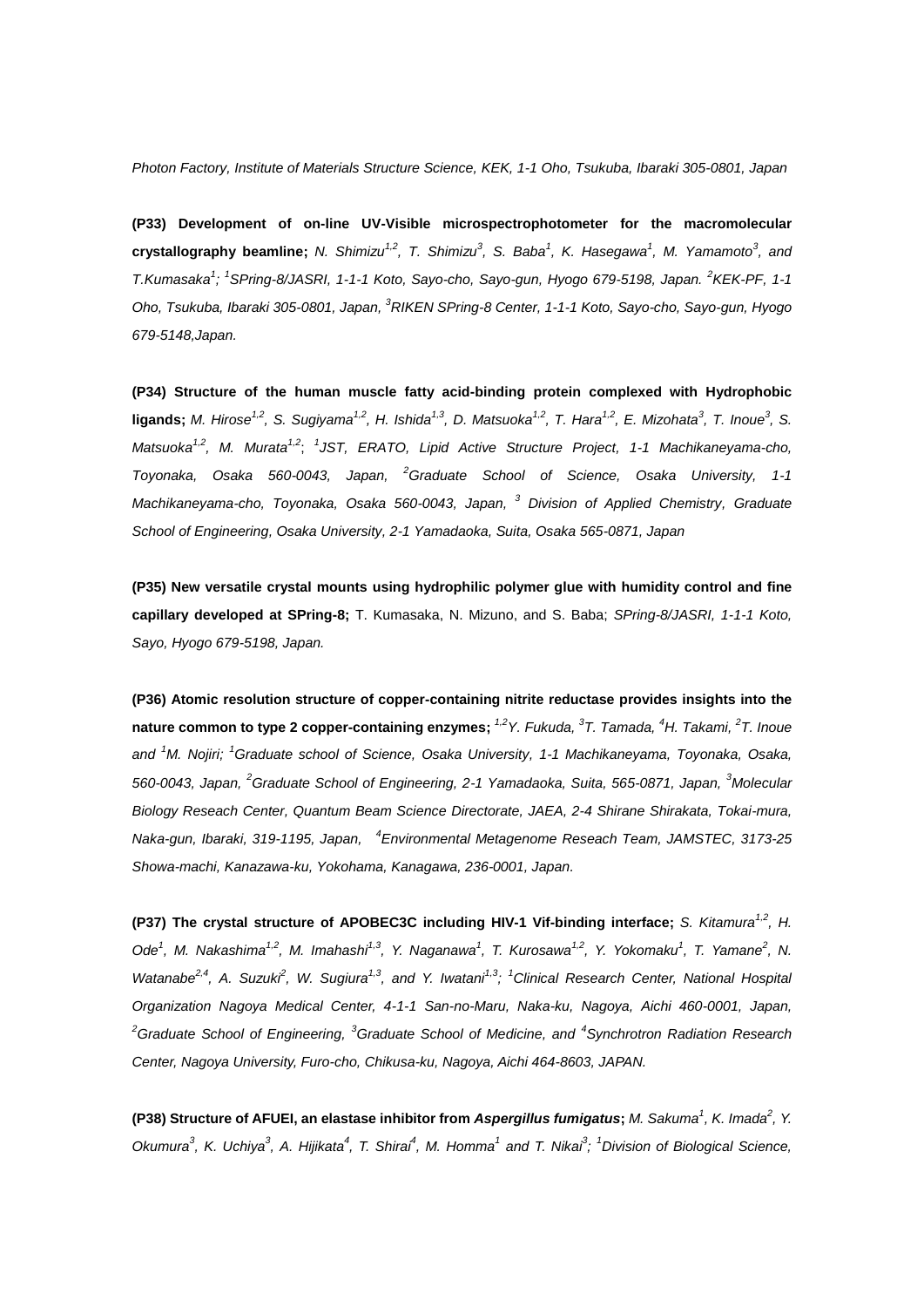*Graduate School of Science, Nagoya University, Furo-cho, Chikusa-Ku, Nagoya 464-8602, Japan, <sup>2</sup>Department of Macromolecular Science, Graduate School of Science, Osaka University, 1-1 Machikaneyama, Toyonaka 560-0043, Japan, <sup>3</sup>Department of Microbiology, Faculty of Pharmacy, Meijo University, 150 Yagotoyama, Tempaku-ku, Nagoya 468–8503, Japan, <sup>4</sup> Faculty of Bioscience, Nagahama Institute of BioScience and Technology, 1266 Tamura, Nagahama, 526-0829 Japan*

**(P39) Probing the equilibrium of Serpin conformations;** *M. Yamasaki1,2 and J. A. Huntington<sup>3</sup> ; 1 The Hakubi Center for Advanced Research, University of Kyoto, Yoshida-Ushinomiya-cho Sakyo, Kyoto 606-8302, Japan* <sup>2</sup> *Institute for Frontier Medical Sciences, University of Kyoto, 53 Kawahara-cho, Shogoin,*  Sakyo, Kyoto 606-8507, Japan <sup>3</sup>Cambridge Institute for Medical Research, University of Cambridge, CB0 *2XY, UK*

**(P40) Reaction mechanism of Serine Hydroxymetyhltransferase based on crystal structures at**  altra-high resolution; N.Yukawa<sup>1</sup>, H.Ikushiro<sup>2</sup>, H.Hayashi<sup>3</sup>, M.Goto<sup>4</sup>, N.Kamiya<sup>5,1</sup>, I.Miyahara<sup>1,5</sup> ; *<sup>1</sup>Graduate School of Science, Osaka City University, Sugimoto-cho, Sumiyoshi-ku, Osaka, 558-8585, Japan, <sup>2</sup>Department of Biochemistry, Osaka Medical College, Daigaku-cho, Takatsuki, 569-8686, Japan, <sup>3</sup>Department of Chemistry, Osaka Medical College, Daigaku-cho, Takatsuki, 569-8686, Japan, <sup>4</sup>Graduate School of Science, Toho University, Miyama, Hunahashi, Chiba, 274-8510 Japan, <sup>5</sup> The OCU Advanced Research Institute for Natural Science and Technology (OCARINA), Osaka City University, Sugimoto-cho, Sumiyoshi-ku, Osaka, 558-8585, Japan*

**(P41) Solution Structural Studies of Soluble Extracellular Domain of Amyloid Precursor Protein;** *S.*  Kanemura<sup>1,3</sup>, M. Okumura<sup>2,3</sup>, D. Imai<sup>1,3</sup>, T. Hikima<sup>3</sup>, M. Niinobe<sup>4</sup>, Y. Hidaka<sup>5</sup> and H. Yamaguchi<sup>1,3</sup>; <sup>1</sup>School *of Science and Technology, Kwansei Gakuin University, 2-1 Gakuen, Sanda, Hyogo 669-1337, Japan, <sup>2</sup>Division of Protein Chemistry, Medical Institute of Bioregulation, Kyushu University, 3-1-1 Maidashi, Higashi-ku, Fukuoka 812-8582, Japan, <sup>3</sup>RIKEN SPring-8 Center, RIKEN Harima Institute, 1-1-1 Koto,*  Sayo-cho, Sayo-gun, Hyogo 679-5148, Japan, <sup>4</sup>Institute for Protein Research, Osaka University, 1-1 *Yamadaoka, Suita, Osaka 565-0871, Japan, <sup>5</sup> School of Science and Engineering, Kinki University, 3-4-1 Kowakae, Higashi-osaka, Osaka 577-8502, Japan*

**(P42) Reduction of repulsive intermolecular interaction of myoglobin by removal of the heme;** *H. Imamura<sup>1</sup> , T. Morita<sup>1</sup> , T. Sumi<sup>2</sup> , Y. Isogai<sup>3</sup> , M. Kato<sup>4</sup> , K. Nishikawa<sup>1</sup> ; <sup>1</sup>Graduate School of Advanced Integration Science, Chiba University, 1-33 Yayoi, Inage, Chiba, 263-8522, Japan, <sup>2</sup>Department of Computer Science and Engineering, Toyohashi University of Technology, 1-1 Hibarigaoka, Tempaku, Toyohashi, Aichi, 441-8580, Japan, <sup>3</sup>Department of Biotechnology, Toyama Prefectural University, 5180 Kurokawa Imizu Toyama, 939-0398, Japan, <sup>4</sup>Department of Pharmacy, Ritsumeikan University, 1-1-1*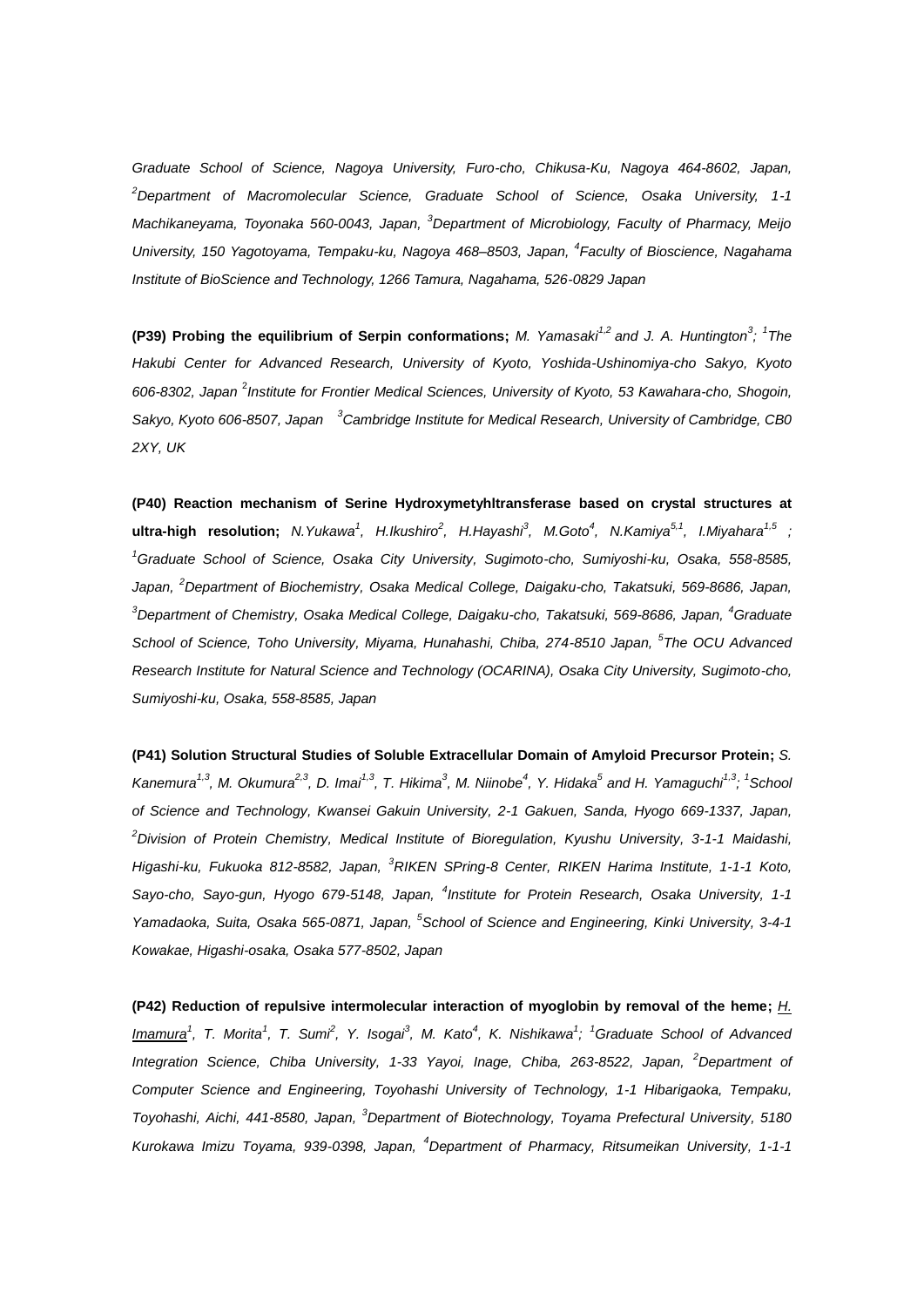**(P43) Site-specific relaxation of peptide bond planarity - attributable to excessively-localized deuterium nuclei observed by neutron crystallography;** *K. Chiba-Kamoshida1,2, T. Matsui<sup>1</sup> , T. Chatake<sup>1</sup> , T. Ohhara<sup>1</sup> , I. Tanaka<sup>1</sup> , K. Yutani<sup>3</sup> and N. Niimura<sup>1</sup> ; 1 Advanced Science Research Centre, JAERI, Tokai, 319-1195, JAPAN; <sup>2</sup> Age-Dimension Research Centre, AIST, Tsukuba, 305-8566, JAPAN; <sup>3</sup>RIKEN SPring-8 Center, RIKRN Harima Institute, Sayo, Hyogo, 679-5148, JAPAN.*

**(P44) Atomic dynamics of ADPRase in the reaction pathway and pH titration;** *Y. Furuike<sup>1</sup> , Y. Tomita<sup>1</sup> , Y. Akita<sup>1</sup> , I. Miyahara1.2, and N. Kamiya2.1; <sup>1</sup>Graduate School of Science, Osaka City University, <sup>2</sup> The OCU Advanced Research Institute for Natural Science and Technology (OCARINA), Osaka City University, 3-3-138 Sugimoto, Sumiyoshi, Osaka 558-8585, Japan*

**(P45)** Discovery of New Phase of the Structure of Lipids and DNA Complex by TEM; *G. Tamura*<sup>1,2</sup>, N. *Hosogi<sup>3</sup> , W. Shinoda<sup>4</sup> , P. Matsudaira1,2, and K. Nagayama<sup>5</sup> ; <sup>1</sup>Centre for Bio-Imaging Sciences (CBIS), National University of Singapore (NUS), 14 Science Drive 4, 117543, Singapore, <sup>2</sup>Mechanobiology Institute (MBI), National University of Singapore (NUS), 5A Engineering Drive 1, 117411, Singapore, <sup>3</sup>EM Application Department, EM Business Unit, JEOL Ltd., 3-1-2, Musashino, Akishima, Tokyo, 196-8558, Japan, <sup>4</sup>Health Research Institute (HRI), National Institute of Advanced Industrial Science and Technology (AIST), 1-8-31 Midorigaoka, Ikeda, Osaka, 563-8577, Japan, <sup>5</sup>National Institute of Physiological Sciences (NIPS),5-1, Myodaiji Higashiyama, Okazaki, Aichi,444-8787, Japan*

**(P46) Toward realization of a high-speed classification system for one million single biomolecule**  diffraction patterns on K computer; A. Tokuhisa<sup>1</sup>, J. Arai<sup>2</sup>, Y. Joti<sup>3</sup>, Y. Ohno<sup>4</sup>, T. Kameyama<sup>4</sup>, K. Yamamoto<sup>4</sup>, A. Shimada<sup>4</sup>, M. Hatanaka<sup>4</sup>, G. Baiazs<sup>4</sup>, M. Yokokawa<sup>4</sup>, H. Shoji<sup>4</sup>, M. Kurokawa<sup>4</sup>, A. Hori<sup>4</sup> and *T. Hatsui<sup>1</sup>* ; *<sup>1</sup>RIKEN SPring-8 Center, 1-1-1, Kouto, Sayo-cho, Sayo-gun, Hyogo, 679-5148, JAPAN, 2 The University of Tokyo, 7-3-1, Hongo, Bunkyo-ku, Tokyo, 113-0033, JAPAN, 3 JASRI, 1-1-1 Kouto, Sayo-cho, Sayo-gun, Hyogo, 679-5198, JAPAN, <sup>4</sup>RIKEN AICS, 7-1-26, Minami-machi, Minato-jima, Chuo-ku, Kobe, Hyogo, 650-0047, JAPAN*

**(P47) Crystal structure analysis of DING protein;** *Y. Tanaka, Z. Gai, A. Nakamura, N. Hirano, I. Tanaka, and ○M. Yao; Faculty of Advanced Life Science, Hokkaido University, Sapporo, 060-0810, Japan*

**(P48) Inhibition of electron transfer in photosystem II studied by crystal structure analysis and quantum chemical calculation;** *A. Tanaka<sup>1</sup> , S. Suzuri<sup>1</sup> , T. Asada<sup>2</sup> , K. Kawakami<sup>3</sup> , Y. Umena3,5, J.-R. Shen<sup>4</sup> , I. Miyahara1,3, N. Kamiya3,1; <sup>1</sup>Grad. of Sci., Osaka City Univ. 3-3-138 Sugimoto Sumiyoshi,*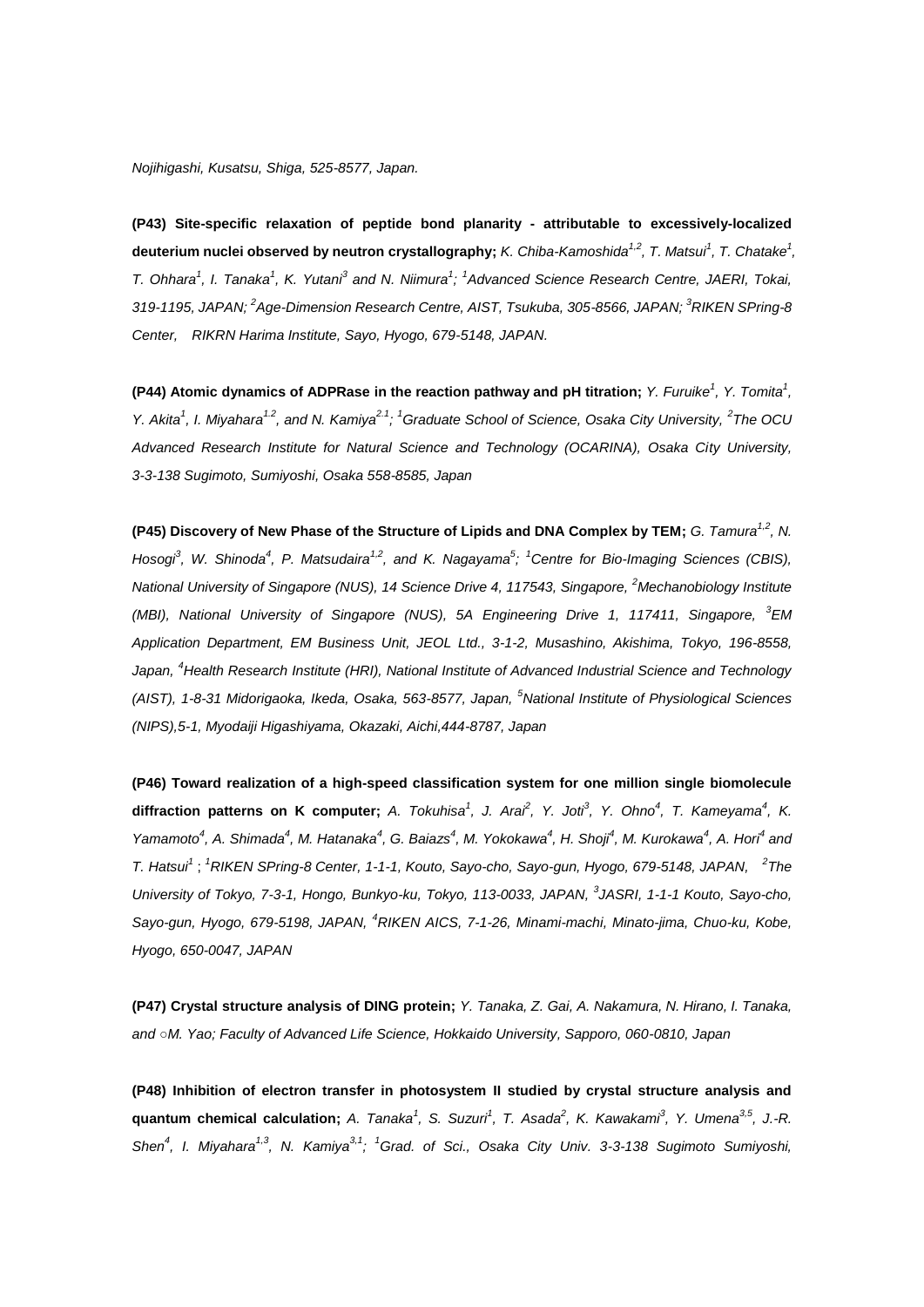*Osaka,558-8585, Japan, <sup>2</sup>Dep. of Chem., Osaka Pref. Univ., <sup>3</sup> The OCARINA, Osaka City Univ., <sup>4</sup> Grad. of Nat. Sci. and Tech., Okayama Univ., <sup>5</sup> JST-PREST*

**(P49) Surface polarity and energy analyses of protein-protein interactions in crystals;** *S. Yamamura<sup>1</sup> , M. Ootaki<sup>2</sup> , S. Endo<sup>1</sup> , T. Takahashi<sup>3</sup> and Y. Sugawara<sup>1</sup> ; 1 School of Science, Kitasato University, Minami-ku, Sagamihara, Kanagawa 252-0373, Japan, <sup>2</sup> Institute of Radioisotope Research, St. Marianna University Graduate School of Medicine, Miyamae-ku, Kawasaki, Kanagawa 216-8511, Japan, <sup>3</sup>College of Life Science, Ritsumeikan University, Kusatsu, Shiga 525-8577, Japan*

**(P50) Protein, hydrogen bonds and hydration waters towards neutron protein crystallography;** *A.*  Yamaguchi<sup>1</sup>, N. Niimura<sup>3</sup>, T. Yamada<sup>3</sup>, T. Yokoyama<sup>4</sup>, S. Nakamura<sup>5</sup>, S. Kidokoro<sup>5</sup>, and I. Tanaka<sup>2</sup>; *1 Faculty of Engineering, Ibaraki University, 4-12-1, Naka-Narusawa, Hitachi, Ibaraki 316-8511, Japan, <sup>2</sup>Graduate School of Science and Engineering, Ibaraki University, 4-12-1, Naka-Narusawa, Hitachi, Ibaraki 316-8511, Japan, <sup>3</sup> Frontier Research Center for Applied Atomic Sciences, Ibaraki University, 162-1 Shirakata, Tokai, ibaraki 319-1106, Japan, <sup>4</sup> Faculty of Pharmaceutical Sciences, University of Toyama, 2630 Sugitani,Toyama 930-0914, Japan, <sup>5</sup>Department of Bioengineering, Nagaoka University of Technology, 1603-1, Kamitomioka, Nagaoka, Niigata 940-2188, Japan*

**(P51) Current status of IBARAKI biological crystal diffractometer iBIX at J-PARC;** *K. Kusaka<sup>1</sup> , T.*  Hosoya<sup>1</sup>, T. Yamada<sup>1</sup>, K. Tomoyori<sup>1</sup>, T. Ohhara<sup>2</sup>, M. Katagiri<sup>1</sup>, K. Kurihara<sup>3,4</sup>, I. Tanaka<sup>1</sup> and N. Niimura<sup>1</sup>; *1 Frontier Research Center for Applied Atomic Sciences, Ibaraki University, Tokai, Ibaraki 319-1106, Japan, <sup>2</sup>Center for Neutron Science & Technology, CROSS, Tokai, Ibaraki 319-1106, Japan, <sup>3</sup> J-PARC Center, JAEA, Tokai Ibaraki 319-1195, Japan, <sup>4</sup>Quantum Beam Science Directorate, JAEA,Tokai, Ibaraki 319-1195, Japan*

**(P52) Error estimation guided rebuilding of** *de novo* **models increases the success rate for** *ab initio*  **phasing;** *R. Shrestha, D. Simoncini and K. Y. J. Zhang; Zhang Initiative Research Unit, Advanced Science Institute, RIKEN, 2-1 Hirosawa, Wako, Saitama 351-0198, Japan*

**(P53) SPring-8 BL41XU, a high flux macromolecular crystallography beamline;** *K. Hasegawa<sup>1</sup>***, N.** Shimizu<sup>1,2</sup>, H. Okumura<sup>1</sup>, N. Mizuno<sup>1</sup>, S. Baba<sup>1</sup>, K. Hirata<sup>3</sup>, T. Takeuchi<sup>1</sup>, H. Yamazaki<sup>1</sup>, Y. Senba<sup>1</sup>, H. *Ohashi<sup>1</sup> , M. Yamamoto<sup>3</sup> , and T. Kumasaka<sup>1</sup> ; 1 SPring-8/JASRI, 1-1-1 Kouto, Sayo-cho, Sayo-gun, Hyogo 679-5198, Japan. <sup>2</sup> KEK-PF, 1-1 Oho, Tsukuba, Ibaraki 305-0801, Japan, <sup>3</sup>RIKEN SPring-8 Center, 1-1-1 Kouto, Sayo-cho, Sayo-gun, Hyogo 679-5148, Japan.*

**(P54) Structure analysis of archaeal AMP phosphorylase reveals a unique mode of multimerization;**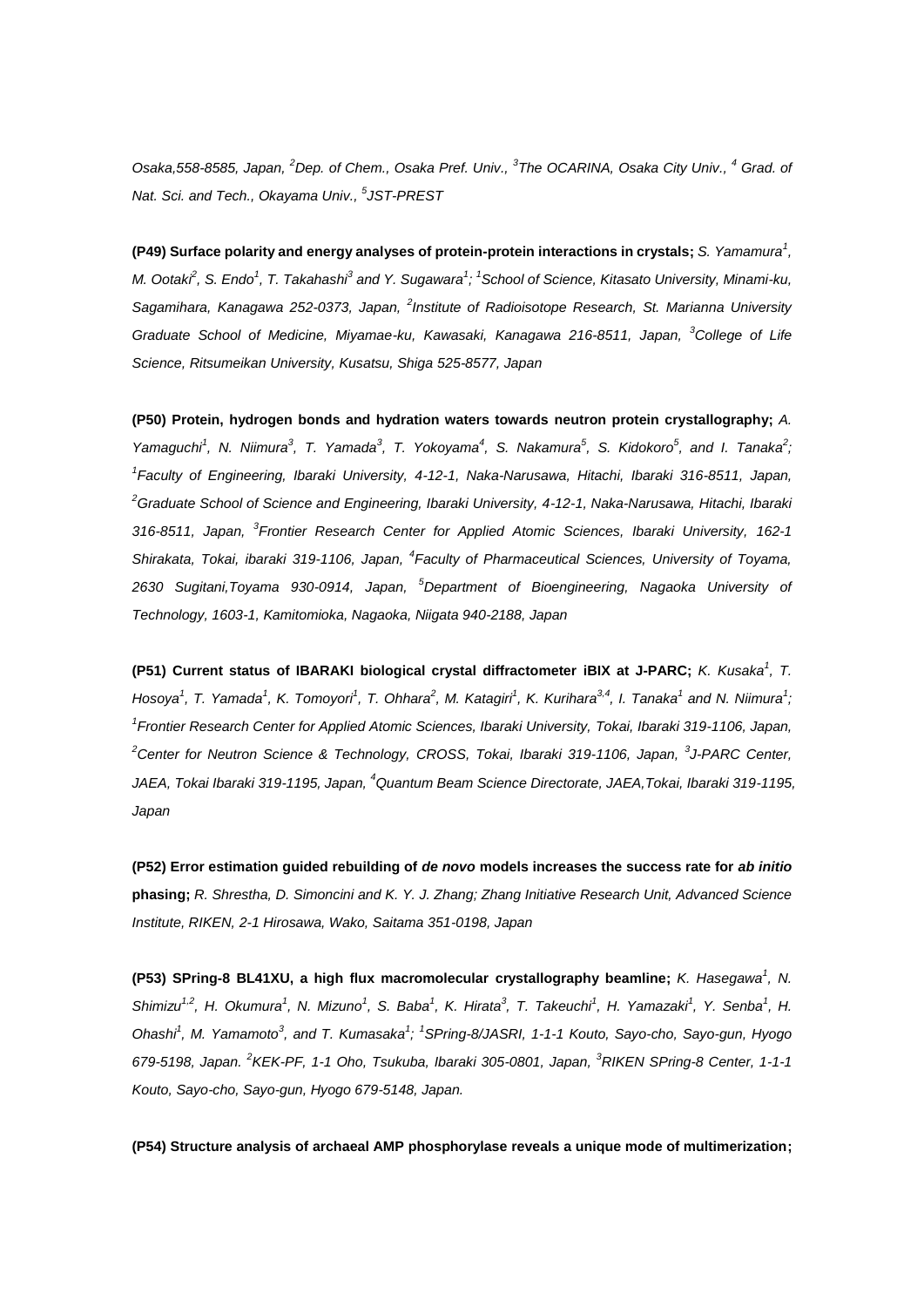Y. Nishitani<sup>1</sup>, R. Aono<sup>2</sup>, A. Nakamura<sup>1</sup>, T. Sato<sup>2,3</sup>, H. Atom<sup>2,3</sup>, T. Imanaka<sup>4</sup>, and K. Miki<sup>1</sup>; <sup>1</sup>Graduate School *of Science, Kyoto University, Sakyo-ku, Kyoto 606-8502, Japan, <sup>2</sup>Graduate School of Engineering, Kyoto*  University, Katsura, Nishikyo-ku, Kyoto 615-8510, Japan, <sup>3</sup>JST, CREST, Sanbancho, Chiyoda-ku, Tokyo, *Japan, <sup>4</sup>College of Life Sciences, Ritsumeikan University, Noji-higashi, Kusatsu, Shiga 525-8577, Japan.*

**(P55) Crystal structure analysis of** *Pyrococcus horikoshii* **Deoxyhypusine Synthase;** *ZQ. Gai, C. Okada, J. Yu, H. Wakabayashi, K. Komoda, Y. Tanaka, I. Tanaka, and M. Yao; Faculty of Advanced Life Science, Hokkaido University, Sapporo, 060-0810, Japan*

**(P56) Where are my proteins? Suppressing extraneous effects in x-ray free-electron laser imaging;**  *N. Duane Loh; PULSE Institute, SLAC National Accelerator Laboratory, Menlo Park, CA 94025, USA.*

**(P57) Crystal Structure of Mutated C-terminal Domain of** *Clostridium perfringens* **Enterotoxin with Higher Affinity for Claudin-4;** *H. Aoyama, A. Inoue, H. Tsujino, K. Matsuhisa, M. Kondoh, K. Yagi, and T. Uno; Graduate School of Pharmaceutical Sciences, Osaka University, Suita, Osaka 565-0871, Japan* 

**(P58) Structural analysis of a hydrazide catalyzing enzyme from** *Microbacterium* **sp.;** *T. Akiyama<sup>1</sup> , M.*  Ishii<sup>1</sup>, A. Takuwa<sup>2</sup>, Y. Sasaki<sup>1</sup>, K. Oinuma<sup>2</sup>, N. Takaya<sup>2</sup>, and S. Yajima<sup>1</sup>; <sup>1</sup>Tokyo University of Agriculture, *1-1-1 Sakuragaoka, Setegaya-ku, Tokyo 156-0054, Japan, <sup>2</sup> Tsukuba University, 1-1-1 Tennodai, Tsukuba Ibaraki 305-0006, Japan.*

**(P59) Creation and structure determination of an artificial protein with three complete sequence repeats;** *M. Adachi<sup>1</sup> , R. Shimizu<sup>1</sup> , R. Kuroki<sup>1</sup> , and M. Blaber<sup>2</sup> ; <sup>1</sup>Quantum Beam Science Directorate, Japan Atomic Energy Agency, Shirakata-Shirane 2-4, Tokaimura, Ibaraki 319-1195, Japan***,**  *<sup>2</sup>Department of Biomedical Sciences, Florida State University, Tallahassee FL 32306-4300, USA*

**(P60) Improvements toward highly precious diffraction experiments at the macromolecular**  micro-crystallography beamline BL-17A; Y. Yamada<sup>1</sup>, L.M.G. Chavas<sup>1</sup>, N. Igarashi<sup>1</sup>, M. Hiraki<sup>1</sup>, S. Wakatsuki<sup>1,2,3</sup> and N. Matsugaki<sup>1</sup>; <sup>1</sup>KEK-PF, 1-1 Oho, Tsukuba, Ibaraki 305-0801, Japan, <sup>2</sup>Photon Science, *SLAC, 2575 Sand Hill Rd, MS 69, Menlo Park, CA 94025-7015, USA, <sup>3</sup> Structural Biology, School of Medicine, Stanford University, Beckman Center B105, 279 Campus Drive, Stanford, CA 94305-5126, USA*

**(P61) Crystal structures of human Toll-like receptor 8;** *U. Ohto<sup>1</sup>, H. Tanji<sup>1</sup>, T. Shibata<sup>2</sup>, K. Miyake<sup>2</sup>, and T. Shimizu<sup>1</sup> ; <sup>1</sup>Graduate School of Pharmaceutical Sciences, University of Tokyo, 7-3-1 Hongo, Bunkyo, Tokyo 113-0033, Japan, <sup>2</sup>Division of Innate Immunity, Department of Microbiology and Immunology,*  Laboratory of Innate Immunity, Center for Experimental Medicine and Systems Biology, The Institute of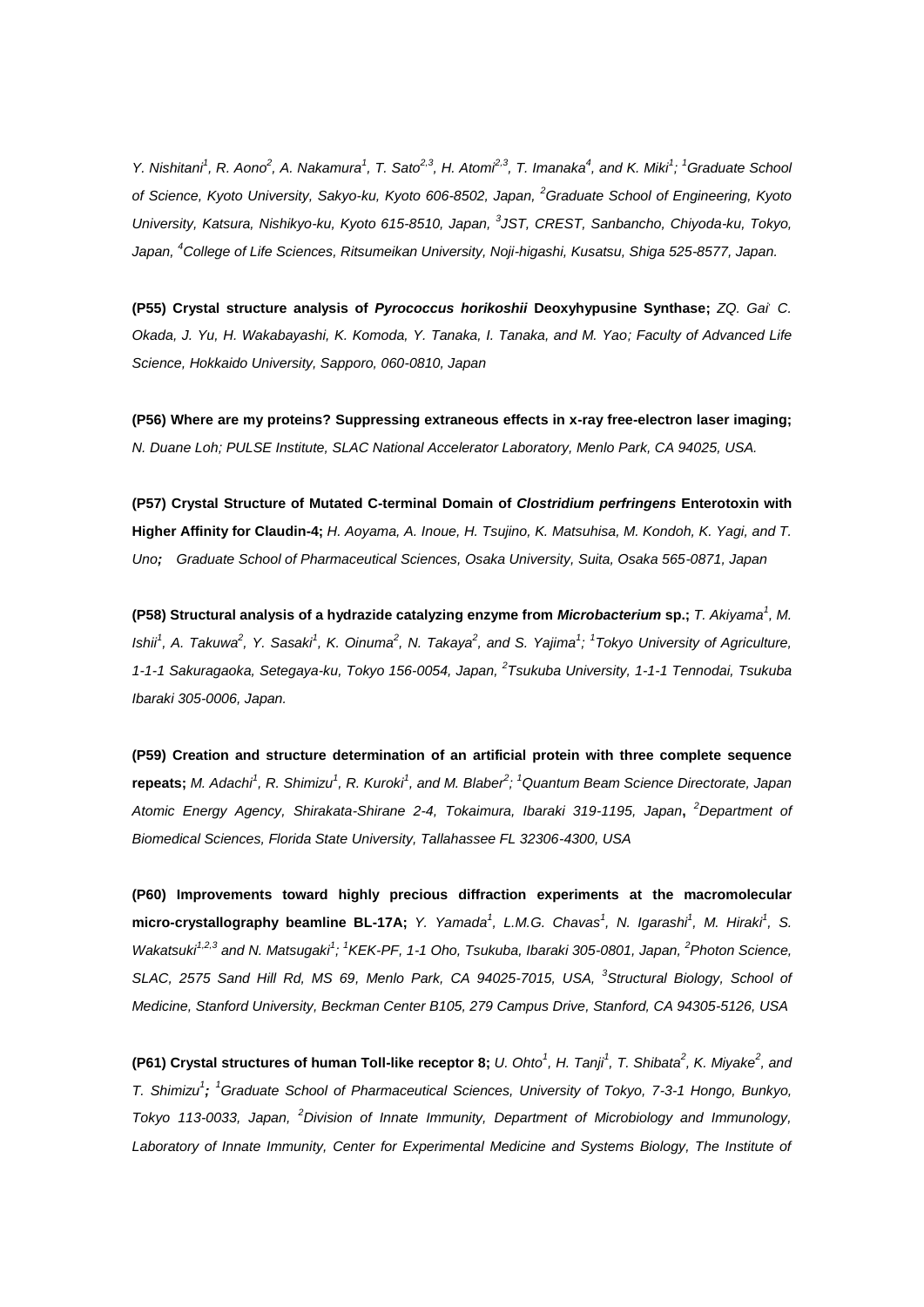*Medical Science, The University of Tokyo, 4-6-1 Shirokanedai, Minato-ku, Tokyo 108-8639, Japan.*

**(P62) DNA-mediated allosteric regulation in a complex of multiple transcription factors with DNA;** *M Shiina, K Hamada, T Inoue-Bungo, M Shimamura, A Uchiyama, S Baba, K Sato, and K Ogata; Department of Biochemistry, Yokohama City University Graduate School of Medicine, 3-9 Fukuura, Kanazawa-ku, Yokohama, Kanagawa 236-0004, Japan.*

**(P63) Crystal structure of endo-1,4-β-glucasase from** *Eisenia foetida***;** *T. Arimori<sup>1</sup>, A. Itoh<sup>2</sup>, M. Nakazawa<sup>2</sup> , M. Ueda<sup>2</sup> , and T. Tamada<sup>1</sup> ; <sup>1</sup>Quntum Beam Science Directorate, Japan Atomic Energy Agency, 2-4, Shirakata-Shirane, Tokai, Ibaraki 319-1195, Japan, <sup>2</sup>Graduate School of Life and Environmental Sciences, Osaka Prefecture University, 1-1 Gakuen-cho, Sakai, Osaka 599-8531, Japan.*

**(P64) Crystal structure of UDP-glucose: anthocyanidin 3-***O***- glucosyl- transferase from** *Clitoria ternatea***;** *T. Hiromoto, E. Honjo, T. Tamada, and R. Kuroki ; Quantum Beam Science Directorate, Japan Atomic Energy Agency, 2-4 Shirakata-Shirane, Tokai, Ibaraki 319-1195, Japan*

**(P65) Fundamental studies for proton polarization technique in neutron protein crystallography;**  *I.Tanaka<sup>1,2</sup>, K. Kusaka<sup>2</sup>, T. Chatake<sup>3</sup>, and N. Niimura<sup>2</sup>; <sup>1</sup>College of Engineering, Ibaraki Univ., 4-12-1,* Naka-Narusawa, Hitachi, Ibaraki 316-8511, Japan, <sup>2</sup> Frontier Research Center for Atomic Sciences, Ibaraki *Univ., 162-1, Shirakata, Tokai, Ibaraki 319-1106, Japan, <sup>3</sup>Research Reactor Institute, Kyoto Univ., 2, Asashironishi, Kumatori, Osaka 590-0494, Japan.*

**(P66) Development of simultaneous SAXS/WAXS data collection system based on PILATUS**  detectors at BL-6A of the Photon Factory; N. Igarashi<sup>1</sup>, N. Shimizu<sup>1</sup>, T. Mori<sup>1</sup>, H. Ohta<sup>2</sup>, Y. Nagatani<sup>1</sup>, T. *Kosuge<sup>1</sup> and K. Ito<sup>1</sup> ; 1 KEK-PF, 1-1 Oho, Tsukuba, Ibaraki 305-0801, Japan, <sup>2</sup>Mitsubishi Electric SSC, 20F Carrot Tower, 4-1-1 Taishido, Setagaya-ku, Tokyo 154-8520, Japan.*

**(P67) Crystal structures of MqnD, a menaquinone biosynthetic enzyme, complexed with the product,**  1,4-dihydroxy-6-naphthoate, and its analogs; R. Arai<sup>1</sup>, K. Matsuo<sup>1</sup> and T. Dairi<sup>2</sup>; <sup>1</sup>Fac. of Tex. Sci. & *Tech., Shinshu Univ., Ueda, Nagano 386-8567, Japan, <sup>2</sup>Grad. Sch. of Eng., Hokkaido Univ., Sapporo, Hokkaido, 060-8628, Japan*

**(P68) Crystal structural analysis of** *drosophila* **nucleosome assembly protein;** *K. Hamada<sup>1</sup> , M. Shiina<sup>1</sup> , R. Nakashima<sup>1</sup> , M. Saito<sup>1</sup> , T. Ito<sup>2</sup> , K. Ogata<sup>1</sup> ; <sup>1</sup>Department of Biochemistry, Yokohama City University Graduate School of Medicine, 3-9 Fukuura, Kanazawa, Yokohama 236-0004, Japan, <sup>2</sup>Department of Biochemistry, Nagasaki University School of Medicine, 1-12-4 Sakamoto, Nagasaki 852-8523, Japan.*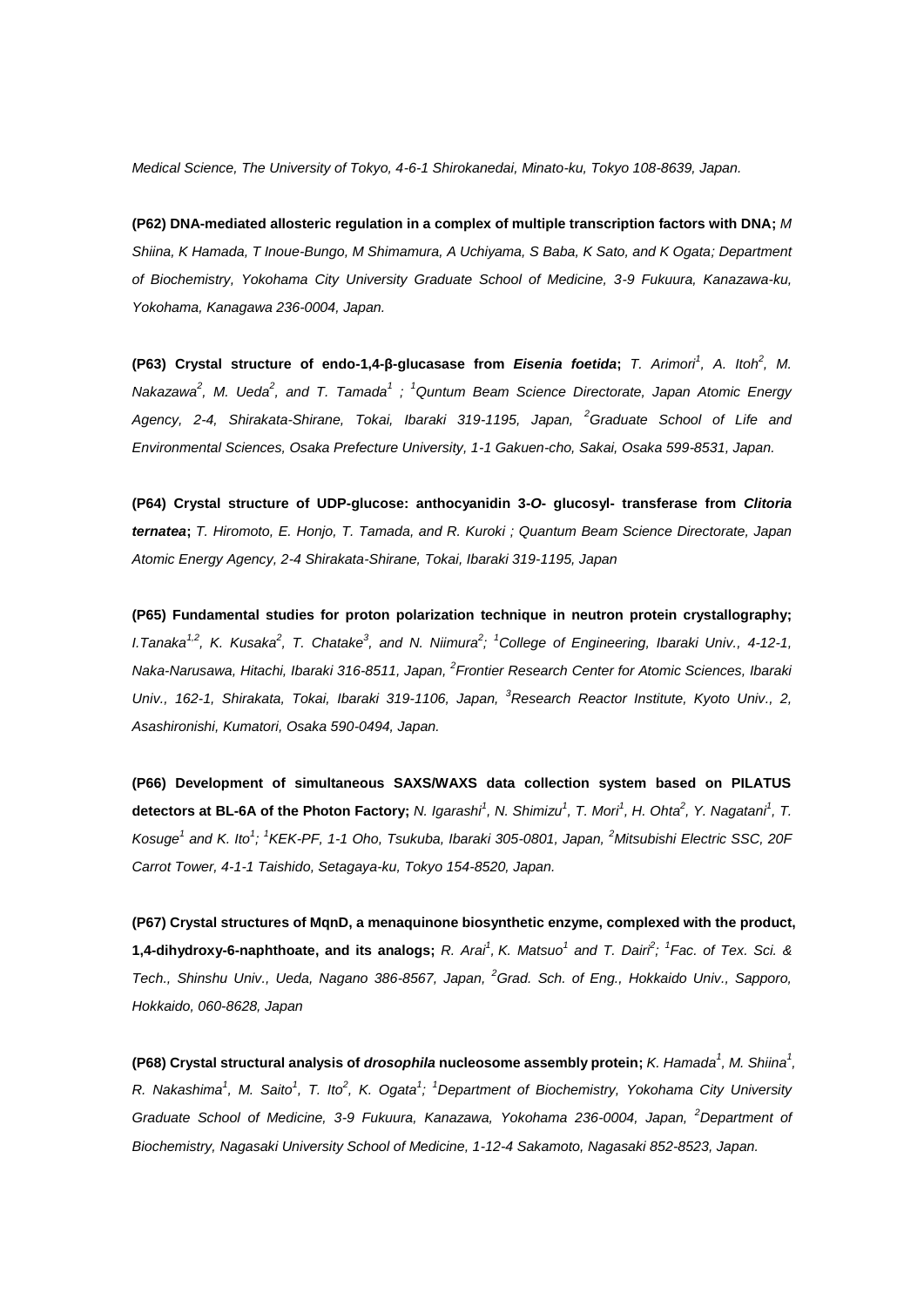**(P69) Crystal structure of channelrhodopsin, a light-gated cation channel;** *H. E. Kato<sup>1</sup>, F. Zhang***<sup>2</sup>, O.** Yizhar<sup>2</sup>, C. Ramakrishnan<sup>2</sup>, T. Nishizawa<sup>1</sup>, K. Hirata<sup>3</sup>, J. Ito<sup>4</sup>, Y. Aita<sup>4</sup>, T. Tsukazaki<sup>1</sup>, S. Hayashi<sup>5</sup>, P. *Hegemann*<sup>6</sup>, A. D. Maturana<sup>4</sup>, R. Ishitani<sup>1</sup>, K. Deisseroth<sup>2</sup>, O. Nureki<sup>1</sup>; <sup>1</sup>Department of Biophysics and *Biochemistry, Graduate School of Science, The University of Tokyo, 2-11-16 Yayoi, Bunkyo-ku, Tokyo 113-0032, Japan, <sup>2</sup>Department of Bioengineering and Howard Hughes Medical Institute, Stanford University, Stanford, California 94305, USA, <sup>3</sup>RIKEN, SPring-8 Center, Hyogo 679-5148, Japan, <sup>4</sup>Department of Bioengineering Sciences, Graduate School of Bioagricultural Sciences, Nagoya University, Furo-cho, Chikusa-ku, Nagoya, 464-8601, Japan, <sup>5</sup>Department of Chemistry, Graduate School of Science,*  Kyoto University, Kyoto 606-8502, Japan, <sup>6</sup>Institute of Biology, Experimental Biophysics, *Humboldt-University, Invalidenstrae 42,D-10115 Berlin, Germany*

**(P70) Crystal Structure of Dimerized N-terminal Domain of MinC by Domain Swapping;** *J. Y. An1,2 , T.* G. Kim<sup>1,2</sup>, K. R. Park<sup>1,2</sup>, J.-G. Lee<sup>1,2</sup>, H.-S. Youn<sup>1,2</sup>, J.-Y. Kang<sup>1,2</sup>, Y.-J. Lee<sup>1,2</sup>, G. B. Kang<sup>1</sup>, and S. H. Eom<sup>1,2</sup>; *1 School of Life Sciences, Gwangju Institute of Science and Technology, Gwangju 500-712, South Korea, 2 Steitz Center for Structural Biology, Gwangju Institute of Science and Technology, Gwangju 500-712, South Korea.*

**(P71) The preliminary TOF neutron diffraction experiment of human α-thrombin-bivalirudin complex**  using iBIX at J-PARC; T. Yamada<sup>1</sup>, K. Kusaka<sup>1</sup>, T. Hosoya<sup>1</sup>, T. Ohhara<sup>2</sup>, K. Tomoyori<sup>1</sup>, K. Kurihara<sup>3</sup>, I. *Tanaka<sup>1</sup>*, *M. Katagiri<sup>1</sup>, and N. Niimura<sup>1</sup>: <sup>1</sup> Frontier Research Center for Applied Atomic Sciences, Ibaraki University, IQBRC Bldg, 162-1 Shirakata, Tokai, Naka, Ibaraki, 319-1106, Japan, <sup>2</sup>CROSS-Tokai, Research Center for Neutron Science and Technology, IQBRC Bldg, 162-1 Shirakata, Tokai, Naka, Ibaraki JAPAN 319-1106, Japan, <sup>3</sup>Quantum Beam Science Directorate, JAEA, Tokai, Ibaraki 319-1195, Japan*

**(P72) Dynamic Fluid-Structure Interaction Simulation of High-brightness X-ray Generator;**  *S.Ishiyama; Quantum Beam Science Directorate, Japan Atomic Energy Agency, Tokai-mura, Naka-gun, Ibaraki, 319-1195 Japan*

**(P73) Structure and thermal stability of liposome entrapping proteins;** *R. Kimura<sup>1</sup> , M. Hirai<sup>1</sup> , N. Ohta<sup>2</sup> , A. Igarashi<sup>3</sup> , and S. Shimuzu<sup>3</sup> ; <sup>1</sup>Graduate School of Engineering, Gunma University, 4-2 Aramaki, Maebashi, Gunma 371-8510, Japan, <sup>2</sup>JASRI, Sayo-gun, Hyogo 679-5198, Japan, 3 KEK-PF, Tsukuba, Ibaraki 305-0801, Japan.*

**(P74) Effect of crowded co-solutes on protein structure;** *K. Takeuchi<sup>1</sup> , M. Hirai<sup>1</sup> , N. Ohta<sup>2</sup> , S. Shimuzu<sup>3</sup> , and A. Igarashi<sup>3</sup> ; <sup>1</sup>Graduate School of Engineering, Gunma University, 4-2 Aramaki, Maebashi, Gunma 371-8510, Japan, <sup>2</sup> JASRI, 1-1-1, Kuoto, Sayo-cho, Sayo-gun, Hyogo 679-5198, Japan, 3 KEK-PF, 1-1 Oho,*